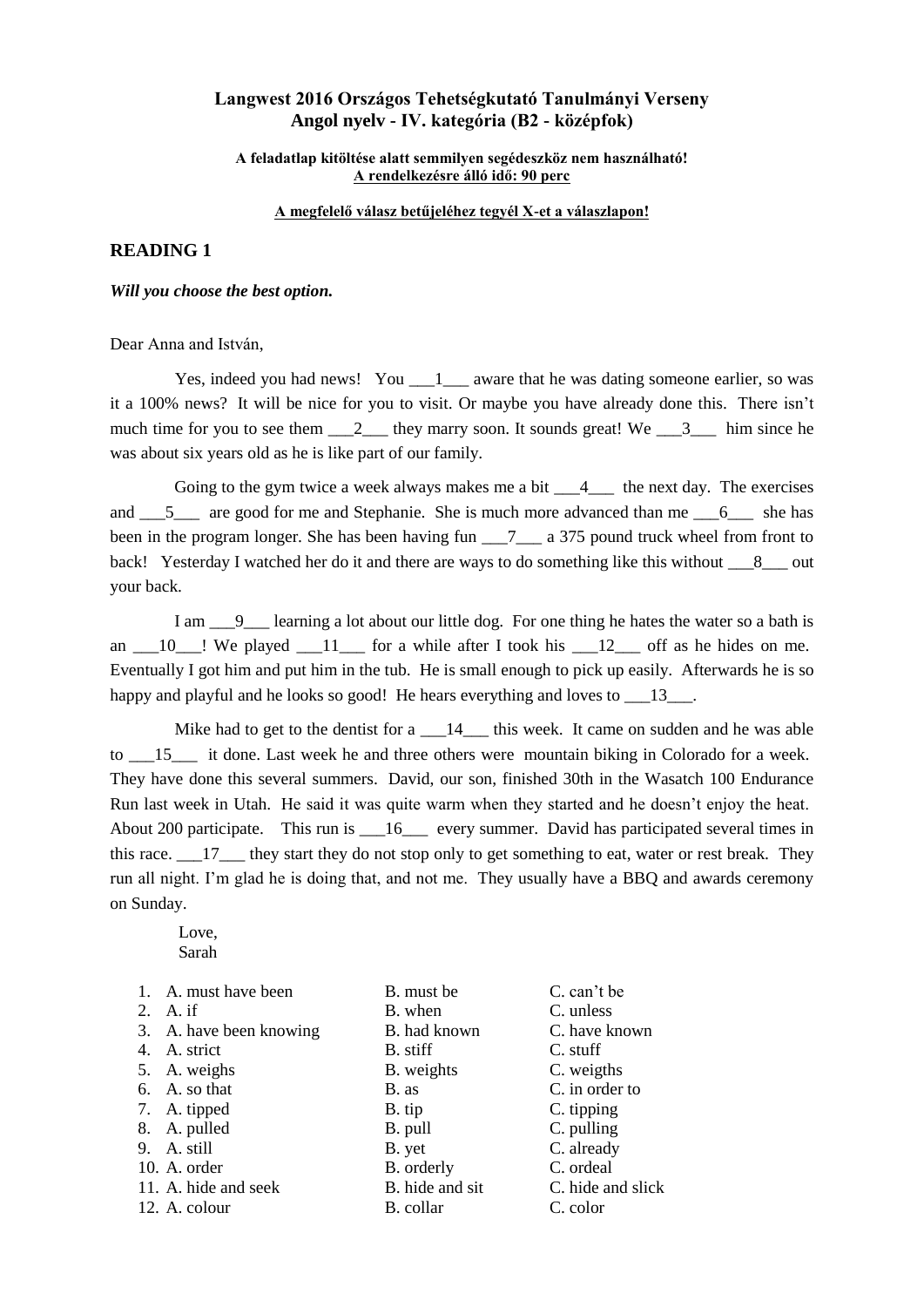| 13. A. bargain     | B. bark            | C. barge       |
|--------------------|--------------------|----------------|
| 14. A. prosecution | B. procedure       | C. persecution |
| 15. A. get         | B. make            | C. let         |
| 16. A. held        | B. kept            | C. lasted      |
| 17. A. However     | <b>B.</b> Although | C. Once        |

### **READING 2**

*Will you insert the missing parts into the gaps. There are some extra parts you will not need.*

### **Kopi Luwak**

\_\_\_18\_\_\_ In the early 18th century the [Dutch](https://en.wikipedia.org/wiki/Dutch_people) established the [cash-crop](https://en.wikipedia.org/wiki/Cash-crop) coffee plantations in their colony in the [Dutch East Indies](https://en.wikipedia.org/wiki/Dutch_East_Indies) islands of Java and Sumatra, including Arabica coffee introduced from Yemen. During the era of *[Cultuurstelsel](https://en.wikipedia.org/wiki/Cultuurstelsel)*(1830[–70\)](https://en.wikipedia.org/wiki/1870), the Dutch prohibited the [native](https://en.wikipedia.org/wiki/Native_Indonesians) farmers and plantation workers from picking coffee fruits for their own use. Still, the native farmers wanted to have a taste of the famed coffee beverage.  $\_\_19\_\_$ The natives collected these luwaks' coffee seed droppings, then cleaned, roasted and ground them to make their own coffee beverage \_\_\_20\_\_\_. The fame of aromatic civet coffee spread from locals to Dutch plantation owners and soon became their favourite,.

 $\frac{21}{21}$ . Kopi luwak is a name for any beans collected from the excrement of civets, hence the taste may vary with the type and origin of beans ingested, processing subsequent to collection, roasting, ageing and brewing. The ability of the civet to select its berries, and other aspects of the civet's diet and health (e.g. stress levels) may also influence the processing and hence taste.

In the coffee industry, kopi luwak is widely regarded as a gimmick or novelty item. The [Specialty Coffee Association of America](https://en.wikipedia.org/wiki/Specialty_Coffee_Association_of_America) (SCAA) states \_\_\_22\_\_\_. A coffee professional cited in the SCAA article was able to compare the same beans with and without the kopi luwak process using a rigorous [coffee cupping](https://en.wikipedia.org/wiki/Coffee_cupping) evaluation. He concluded: "it was apparent that [Luwak](http://warungkopionline.com/)  [coffee](http://warungkopionline.com/) sold for the story, not superior quality. \_\_\_23\_\_\_. It would appear that the Luwak processing diminishes good acidity and flavor and adds smoothness to the body, which is what many people seem to note as a positive to the coffee."

Some critics claim more generally that kopi luwak is simply bad coffee, 24 Rassimo Marcone, who performed extensive chemical tests on the beans, was unable to conclude if anything about their properties made them superior for purposes of making coffee. \_\_\_25\_\_\_. While the cuppers were able to distinguish the kopi luwak as distinct from the other samples, they had nothing remarkable to appraise about it other than it was less acidic and had less body, tasting "thin". Marcone remarked "It's not that people are after that distinct flavor. 26  $\ldots$ ".

- A Few objective assessments of taste are available
- B He employed several professional coffee tasters (called "cuppers") in a blind taste test
- C purchased for novelty rather than taste
- D that there is a general consensus within the industry that it just tastes bad
- E The origin of kopi luwak is closely connected to the history of [coffee production in Indonesia.](https://en.wikipedia.org/wiki/Coffee_production_in_Indonesia)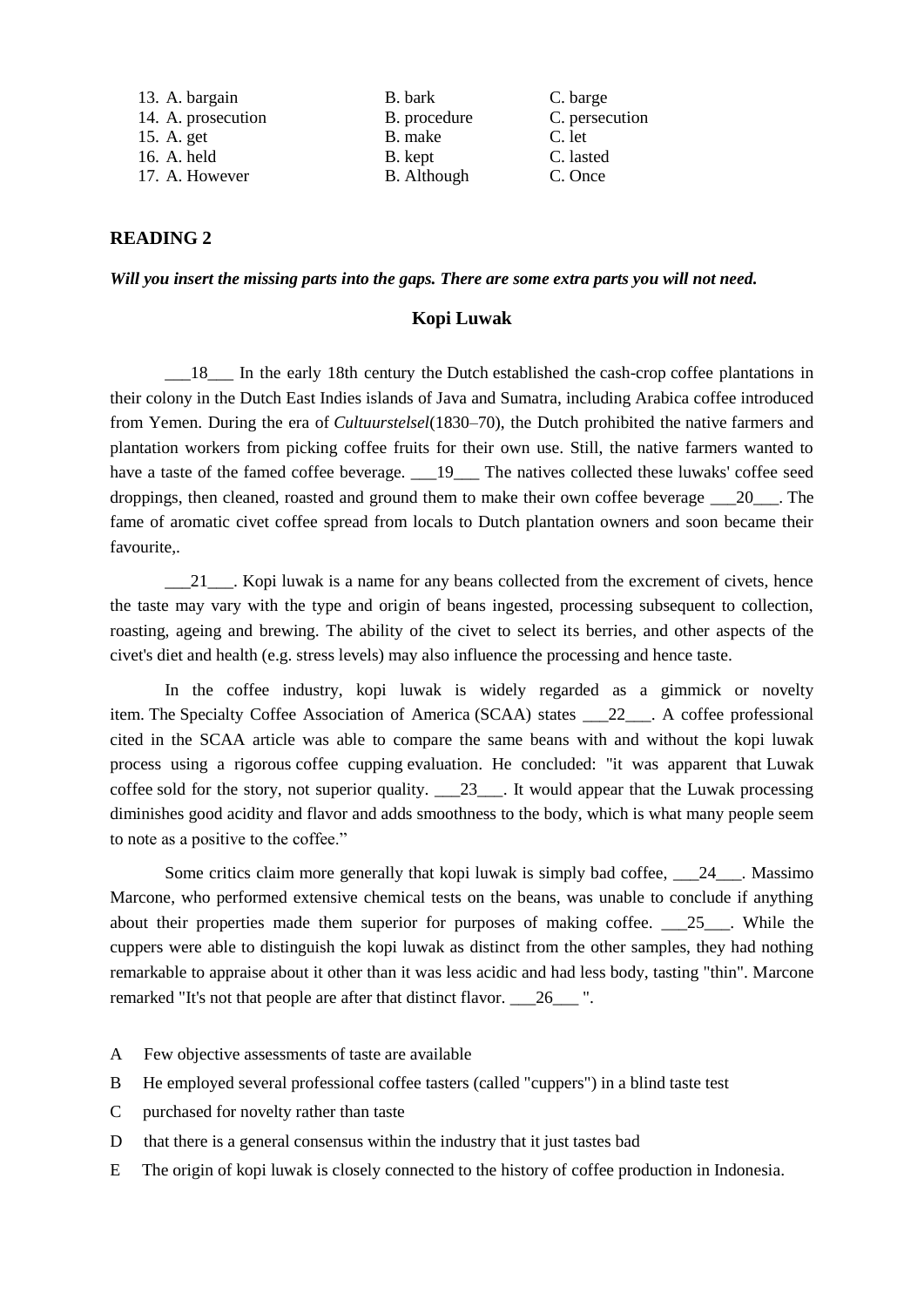F Soon, the natives learned that certain species of *musang* or *luwak* (Asian Palm Civet) consumed the coffee fruits, yet they left the coffee seeds undigested in their droppings

G They are after the rarity of the coffee

H Using the SCAA cupping scale, the Luwak scored two points below the lowest of the other three coffees

I yet because of its rarity and unusual process, the civet coffee was expensive even during the colonial era

- J and they were invariably very wild in Africa
- K Little did they know about the consensus referring to their ancestors
- L The Dutch have learnt a lot about raising civets

### **READING 3**

### *Will you put the parts of the conversation into the correct order.*

Paula: Jane, are you and Joe still going out together?

27., 28., 29., 30., 31., 32., 33., 34., 35., 36., 37., 38.

A Jane: I met him at the school library a couple of weeks ago. We were sitting at the same table and he asked to borrow my pencil.

- B Jane: I was telling Rachel about it the other day. She thought it was pretty romantic.
- C Jane: I've heard that's a really funny movie.
- D Jane: Yeah, things are going really good.
- E Jane: Yes, I think we're going to rent a movie. Have you seen anything good lately?
- F Jane: You're really sensitive, aren't you?
- G Paula: Are you kidding? That movie's not funny. It's sad. I was crying at the end.
- H Paula: Do you two have plans for tonight?
- I Paula: I guess so. Maybe that's why I can't find a boyfriend.
- J Paula: I saw *Romance in Rome* the other day.
- K Paula: Where did you meet him?
- L Paula: Wow, that's a nice story.

## **SPELLING**

#### *Will you choose the best option.*

| 39. A. address       | B. adress        | C. addres        |
|----------------------|------------------|------------------|
| 40. A. acommodation  | B. accomodation  | C. accommodation |
| $41.$ A. forty       | <b>B.</b> fourty | C. fuorty        |
| 42. A. dozen         | B. dosen         | C. douzen        |
| 43. A. manoeuvre     | B. manovre       | C. manouver      |
| 44. A. cematary      | B. cemetary      | C. cemetery      |
| 45. A. consciencious | B. conscientious | C. consientious  |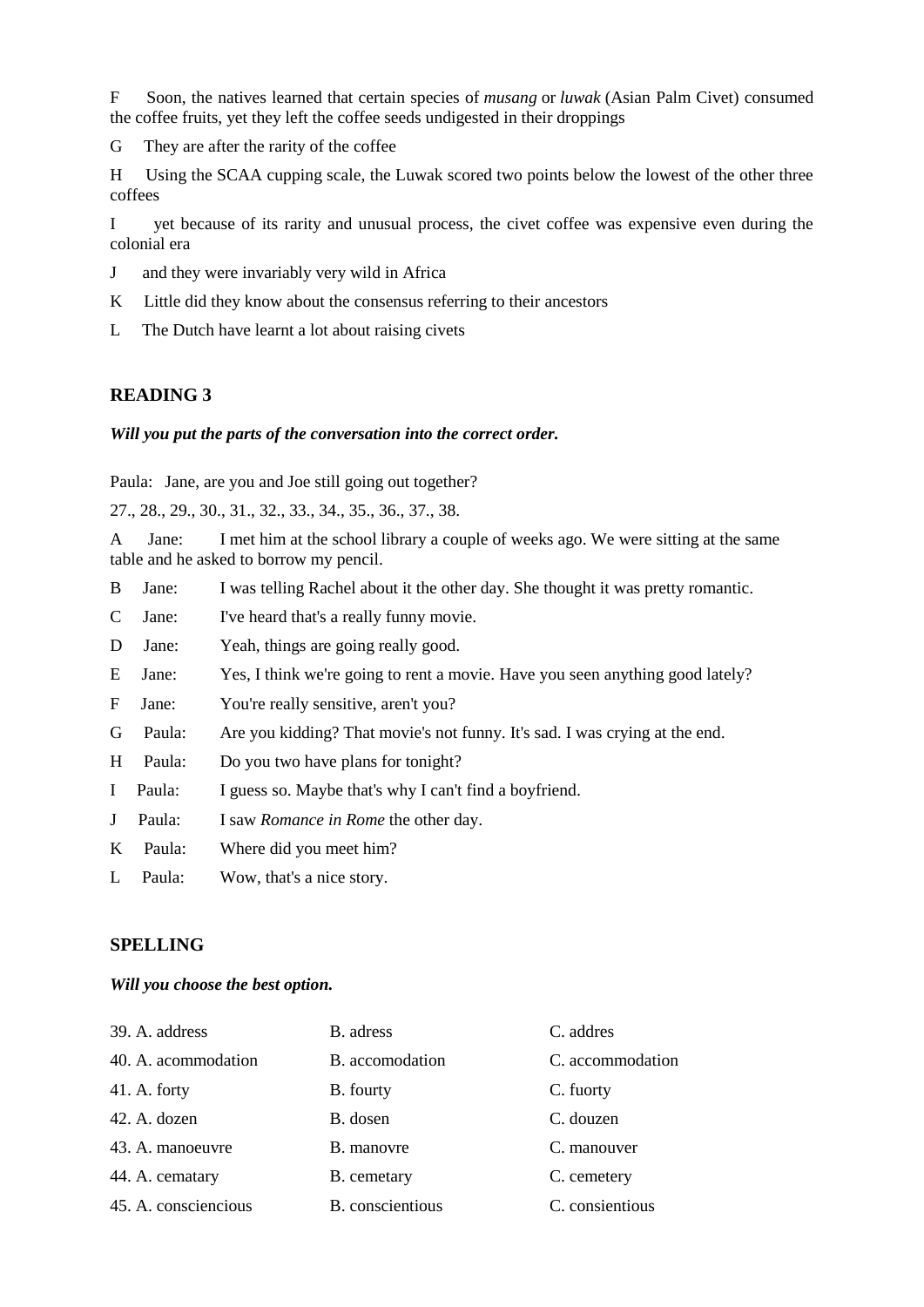# **IDIOMS**

|            |                                                                        | 46. I'm thick in the _______ when it comes to reading a map. I am usually lost.               |
|------------|------------------------------------------------------------------------|-----------------------------------------------------------------------------------------------|
| A. head    | B. hand                                                                | C. arm                                                                                        |
|            |                                                                        | 47. I stuck my _______ out for Zsolt when he was thrown out of his house.                     |
| A. finger  | B. neck                                                                | C. arm                                                                                        |
|            | 48. Zsuzsi's parents don't see eye to ________ on how to bring her up. |                                                                                               |
| A. head    | B. eye                                                                 | C. nose                                                                                       |
|            |                                                                        | 49. At our school the rule of _______ is that the students wear blue uniforms.                |
| A. hand    | B. face                                                                | C. thumb                                                                                      |
|            |                                                                        | 50. My daughter wants a tattoo. I told her she'd get one over my dead ______.                 |
| A. head    | B. face                                                                | C. body                                                                                       |
|            |                                                                        | 51. My aunt is an old ________ at tailoring. She'll know how to take in your coat.            |
| A. finger  | B. hand                                                                | C. leg                                                                                        |
|            | 52. It makes my ______ boil when people drink alcohol at work.         |                                                                                               |
| A. blood   | B. head                                                                | C. face                                                                                       |
|            |                                                                        | 53. Don't worry, I won't tell your father what grade you got in maths. My _______ are sealed. |
| A. arms    | B. lips                                                                | C. ears                                                                                       |
|            |                                                                        | 54. I stayed out until 11 p.m. When I got home, I had to ______ the music from my mother.     |
| A. face    | B. head                                                                | C. knee                                                                                       |
|            |                                                                        | 55. I don't know how you can eat that chilly pepper. You must have a cast-iron _____!         |
| A. stomach | B. bowel                                                               | C. back                                                                                       |

# **PRONUNCIATION**

# *Which word is different in pronunciation?*

| 56. A. sail    | B. sale  | C. sell  |
|----------------|----------|----------|
| 57. A. sow     | B. so    | C. saw   |
| 58. A. feat    | B. feet  | C. fit   |
| 59. A. sin     | B. scene | C. seen  |
| $60. A.$ sweet | B. suite | C. suit  |
| 61. A. rays    | B. raise | C. rise  |
| 62. A. lie     | B. lay   | C. lye   |
| 63. A. knight  | B. knit  | C. night |
| 64. A. meal    | B. mail  | C. male  |
| 65. A. steal   | B. style | C. steel |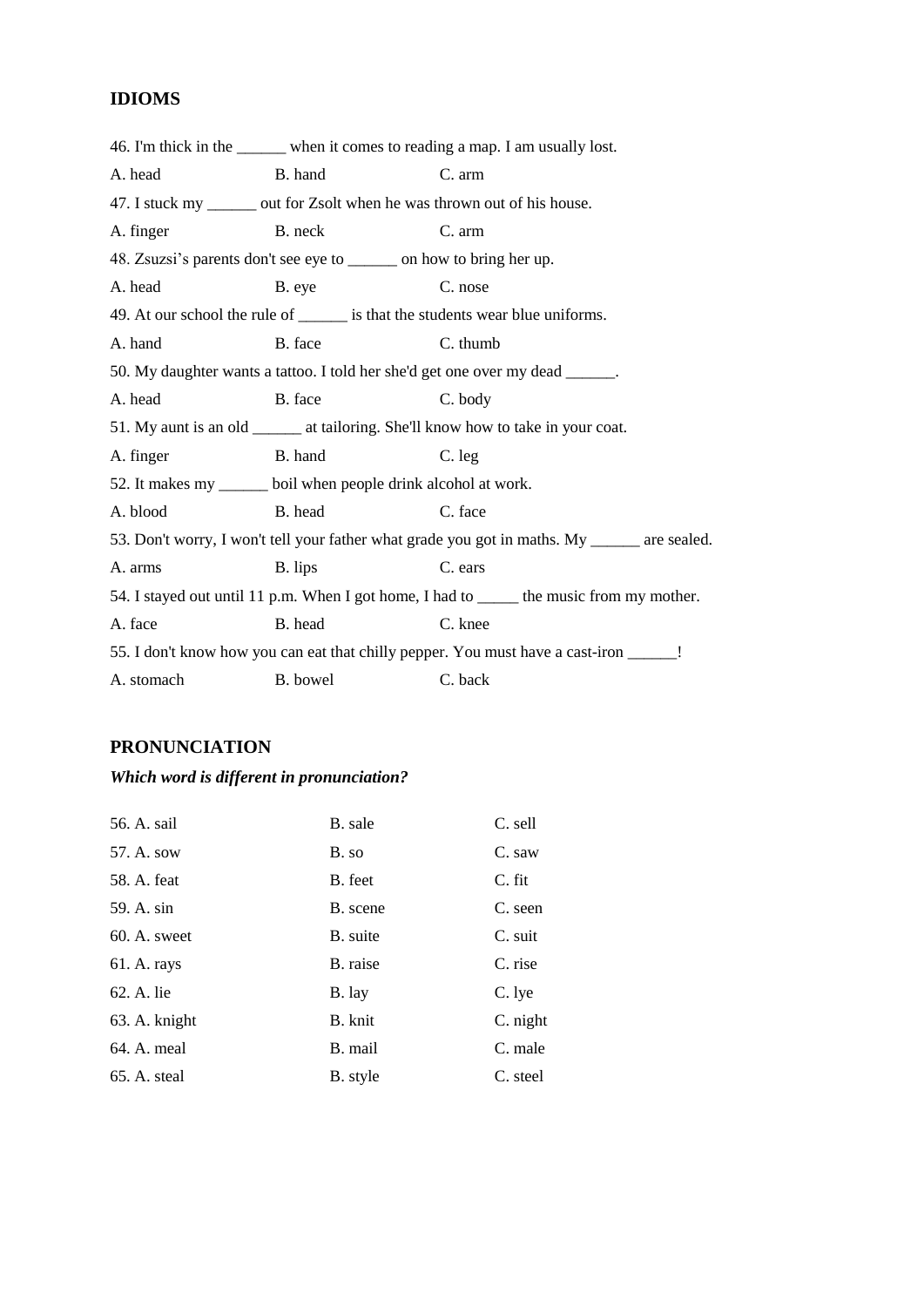# **GRAMMAR 1**

# *Will you choose the best option. Mind you, it is not important to understand each and every word.*

| 66. If the trells _______ made the freas gronnier, the hae would have been in the wabe. |             |                                                                                                       |
|-----------------------------------------------------------------------------------------|-------------|-------------------------------------------------------------------------------------------------------|
| A. had                                                                                  | B. have     | C. are                                                                                                |
| 67. The borogoves _______ meaking jaelly in the bain.                                   |             |                                                                                                       |
| A. will                                                                                 | B. were     | C. could                                                                                              |
| 68. The feaks made me _______.                                                          |             |                                                                                                       |
| A. run                                                                                  | B. to run   | C. running                                                                                            |
| 69. Both the haws and the jeads knealling in the paelly moar ______ knieted.            |             |                                                                                                       |
| A. was                                                                                  | B. could    | C. were                                                                                               |
| 70. How many porags should the lians _______ call?                                      |             |                                                                                                       |
| A. do                                                                                   | B. not      | C. may                                                                                                |
| <b>CULTURE 1</b>                                                                        |             |                                                                                                       |
|                                                                                         |             |                                                                                                       |
| 71. Queen Elizabeth II has been the ruler of the British Empire since ______.           |             |                                                                                                       |
| A. 1952                                                                                 | B. 1926     | C. 1986                                                                                               |
| 72. Rolls Royce was originally a(n) ________ company.                                   |             |                                                                                                       |
| A. American                                                                             | B. Canadian | C. British                                                                                            |
| 73. The Commonwealth of Nations is ______.                                              |             |                                                                                                       |
| A. a union of the former British colonies in Africa                                     |             |                                                                                                       |
| B. the countries that used to belong to Britain in the Caribbean region.                |             |                                                                                                       |
| C. states that were mostly territories of the former British Empire.                    |             |                                                                                                       |
| 74. Porridge is a dish ______.                                                          |             |                                                                                                       |
| A. made from pork, and is usually served for Christmas Eve in England                   |             |                                                                                                       |
| B. made by boiling grain in water and/or milk, often with flavourings                   |             |                                                                                                       |
| C. made from beef stew mixed with sauerkraut and mayonnaise                             |             |                                                                                                       |
| and former head coach.                                                                  |             | 75. Wayne Douglas Gretzky; born January 26, 1961, is a(n) _____ former professional ice hockey player |
| A. British                                                                              | B. Canadian | C. Australian                                                                                         |
|                                                                                         |             |                                                                                                       |

## **CULTURE 2**

## *Will you match the countries with the animals.*

| 76. Australia   | A            | bald eagle   |
|-----------------|--------------|--------------|
| 77. Canada      | В            | Barbary lion |
| 78. England     | C            | heaver       |
| 79. New Zealand | $\mathbf{D}$ | emu          |
| 80. Scotland    | E.           | kiwi         |
| 81. USA         | F            | unicorn      |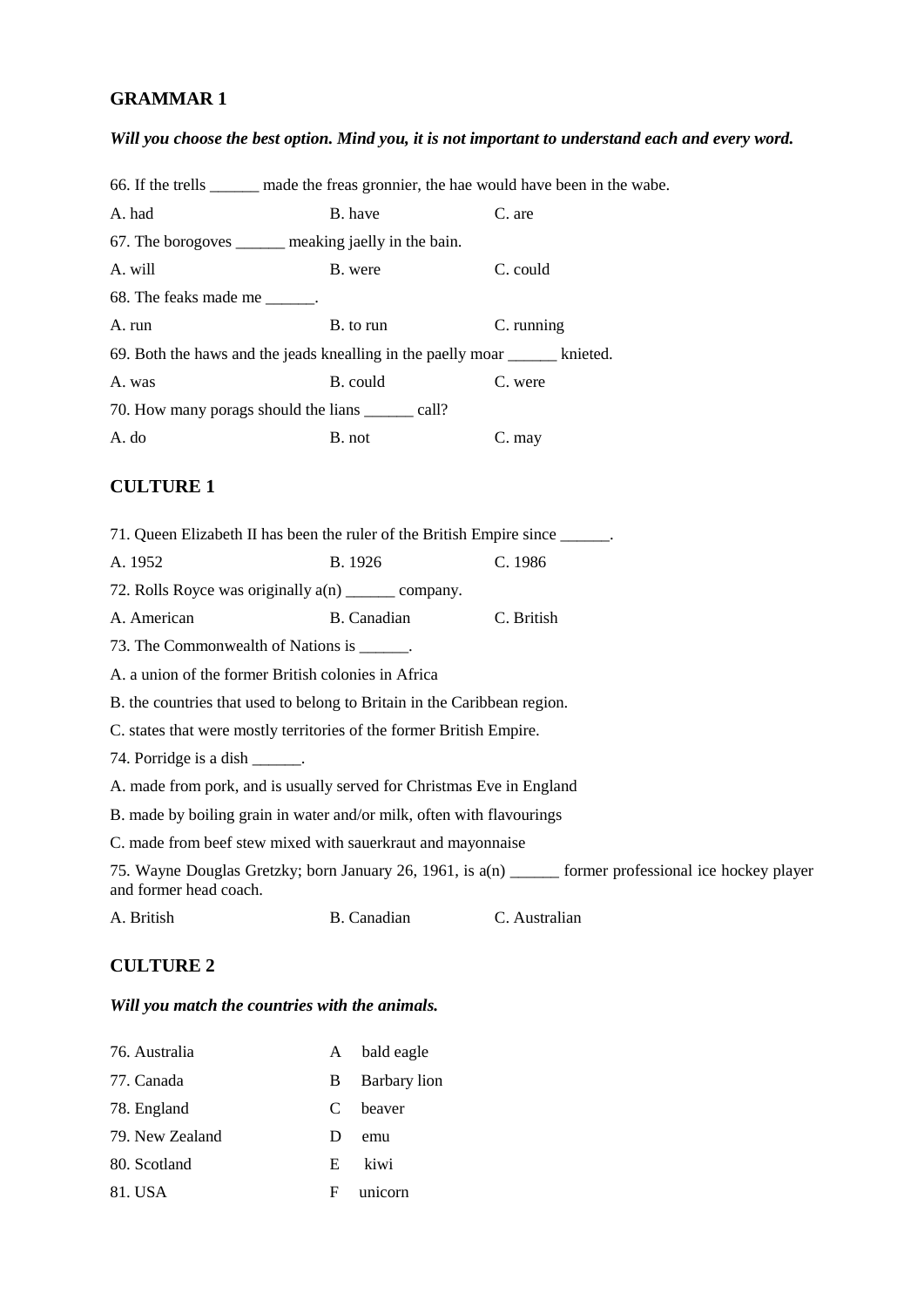## **GRAMMAR 2**

### *Choose the best option.*

82. \_\_\_\_\_\_, run away! A Should you see a bear B Had you seen a bear C Will you see a bear 83. Be quiet! There \_\_\_\_\_\_! A is coming the teacher B comes the teacher C the teacher comes 84. Oh, no, the window is open again! Who \_\_\_\_\_\_\_\_ it? A opened B has been opening C opens 85. Sports reporter, "Dzsudzsák the ball to Gera, he it, it's a goal!" A is passing…is heading B is passing…heads C passes…heads 86. I arrived home, then \_\_\_\_\_\_ TV. A I was watching B I had watched C watched 87. I wish my sister \_\_\_\_\_\_ married to Tom next summer. He is such a boring chap. A wouldn't get B had got C didn't get 88. I'd rather you \_\_\_\_\_\_ drive so fast. A don't B didn't C shouldn't 89. You \_\_\_\_\_\_ go there. It is a dangerous place. A had not better B would not better C had better not 90. I was so hungry, so I stopped \_\_\_\_\_\_ a hamburger. A eating B to eat C that I should eat 91. I wouldn't like to work abroad. I would definitely like to stay in Eger even if it means A earning less B to earn less C that I earned less 92. All the students are obese, \_\_\_\_\_\_, they ran the 100-metre distance in 12 seconds. A although B however C by the way 93. You should fill in the test paper \_\_\_\_\_\_ ink. A in B by C with 94. The teacher is usually red \_\_\_\_\_\_\_\_ anger when we do not do the homework. A with B from B from C out of 95. I knew that she was from Texas. Her accent gave her \_\_\_\_\_\_. A out B away C in 96. So you bought this car for 8 million forints. Well, you \_\_\_\_\_\_ have spent so much on it. A shouldn't B couldn't C mustn't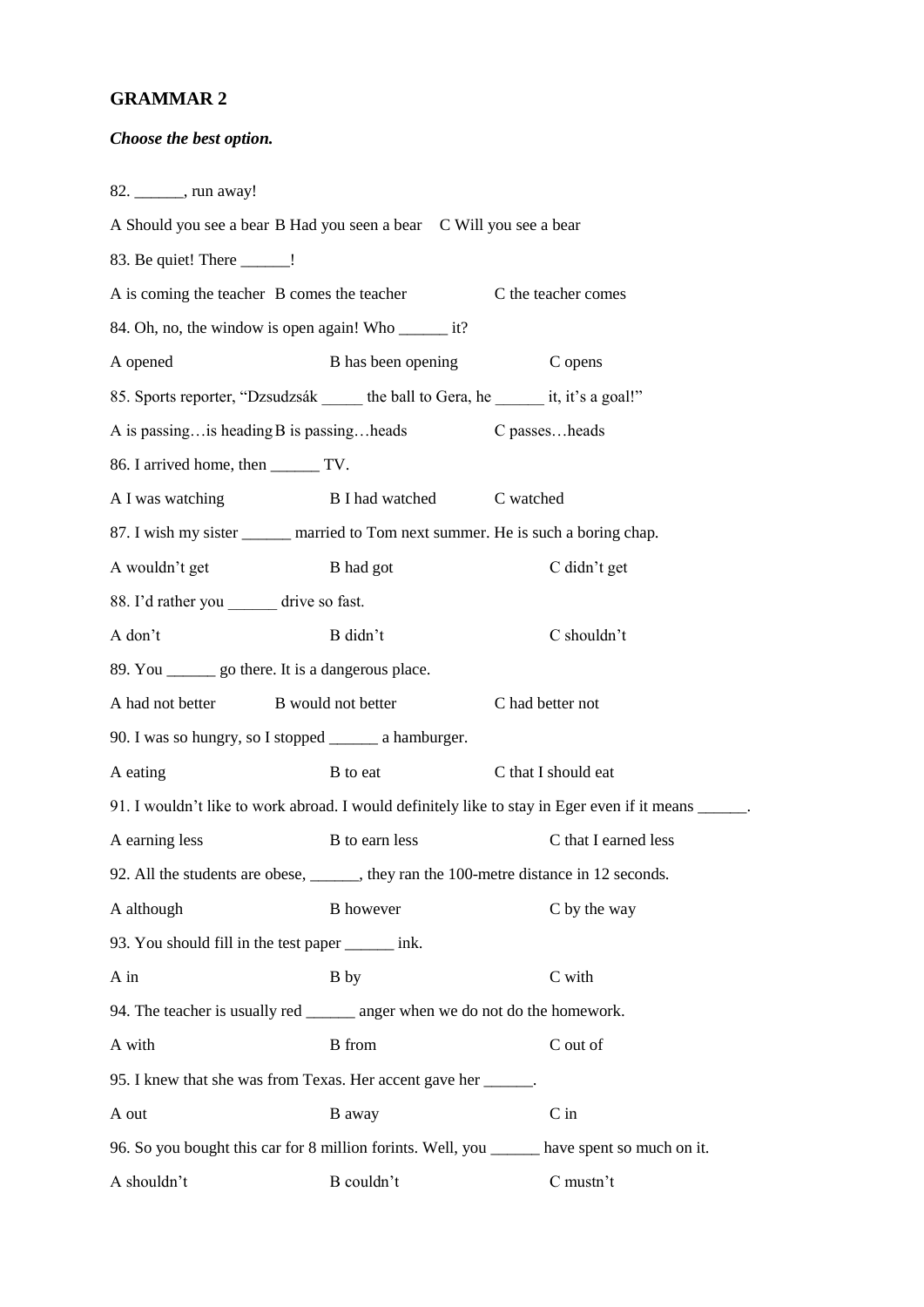97. "You will have a nice time in London."

| "Yes, $I$ ______.                    |                                                                               |                                                                                                              |
|--------------------------------------|-------------------------------------------------------------------------------|--------------------------------------------------------------------------------------------------------------|
| A think so                           | B think that                                                                  | C think too.                                                                                                 |
| 98. "I don't like punk music."       |                                                                               |                                                                                                              |
| " $\Gamma$ $\Gamma$ "                |                                                                               |                                                                                                              |
| A also don't like it                 | B don't like it too                                                           | C don't like it either                                                                                       |
|                                      |                                                                               | 99. "You won't believe this! I had breakfast with the Prime Minister yesterday!"                             |
| $\frac{a}{a}$                        |                                                                               |                                                                                                              |
| A So you did                         | B So did you                                                                  | C So I won't                                                                                                 |
|                                      | 100. "Let's go to a Korda György concert, we?"                                |                                                                                                              |
| A let                                | <b>B</b> shall                                                                | C will                                                                                                       |
|                                      | 101. "Help me with the luggage, ______ you?"                                  |                                                                                                              |
| A shall                              | B will                                                                        | C may                                                                                                        |
| 102. He told me ________ the window. |                                                                               |                                                                                                              |
| A that I open                        | <b>B</b> that I opened                                                        | C not to open                                                                                                |
| <b>VOCABULARY</b>                    |                                                                               |                                                                                                              |
|                                      |                                                                               | 103. It was difficult for me to ________ only one kitten from the animal shelter.                            |
| A adapt                              | B adopt                                                                       | C adept                                                                                                      |
|                                      | 104. The director's speech the future of the school.                          |                                                                                                              |
| A effected                           | <b>B</b> affected                                                             | C efforted                                                                                                   |
|                                      |                                                                               | 105. In our dining room we have a beautiful, hand-carved ______ to keep all the cutlery and crockery in it.  |
| A bowl                               | <b>B</b> sink                                                                 | C chest                                                                                                      |
| air.                                 |                                                                               | 106. The weather was so nice yesterday that we decided to go _______ in the mountains and enjoy the fresh    |
| A on an excursion                    | <b>B</b> hiking                                                               | C on a voyage                                                                                                |
|                                      |                                                                               | 107. When I was a child I loved <i>Huckleberry Finn</i> . I just couldn't put it down. It was a real ______. |
| A page-turner                        | B no-put-down                                                                 | C take-up                                                                                                    |
|                                      | 108. After a torrential rain there are usually _______ in the Arizona desert. |                                                                                                              |
| A flash floods                       | <b>B</b> flesh floods                                                         | C fresh floods                                                                                               |
|                                      |                                                                               | 109. Without wishing to sound _______, I must say that I am the best student in my class                     |
| A conceited                          | <b>B</b> concentrated                                                         | C consecrated                                                                                                |